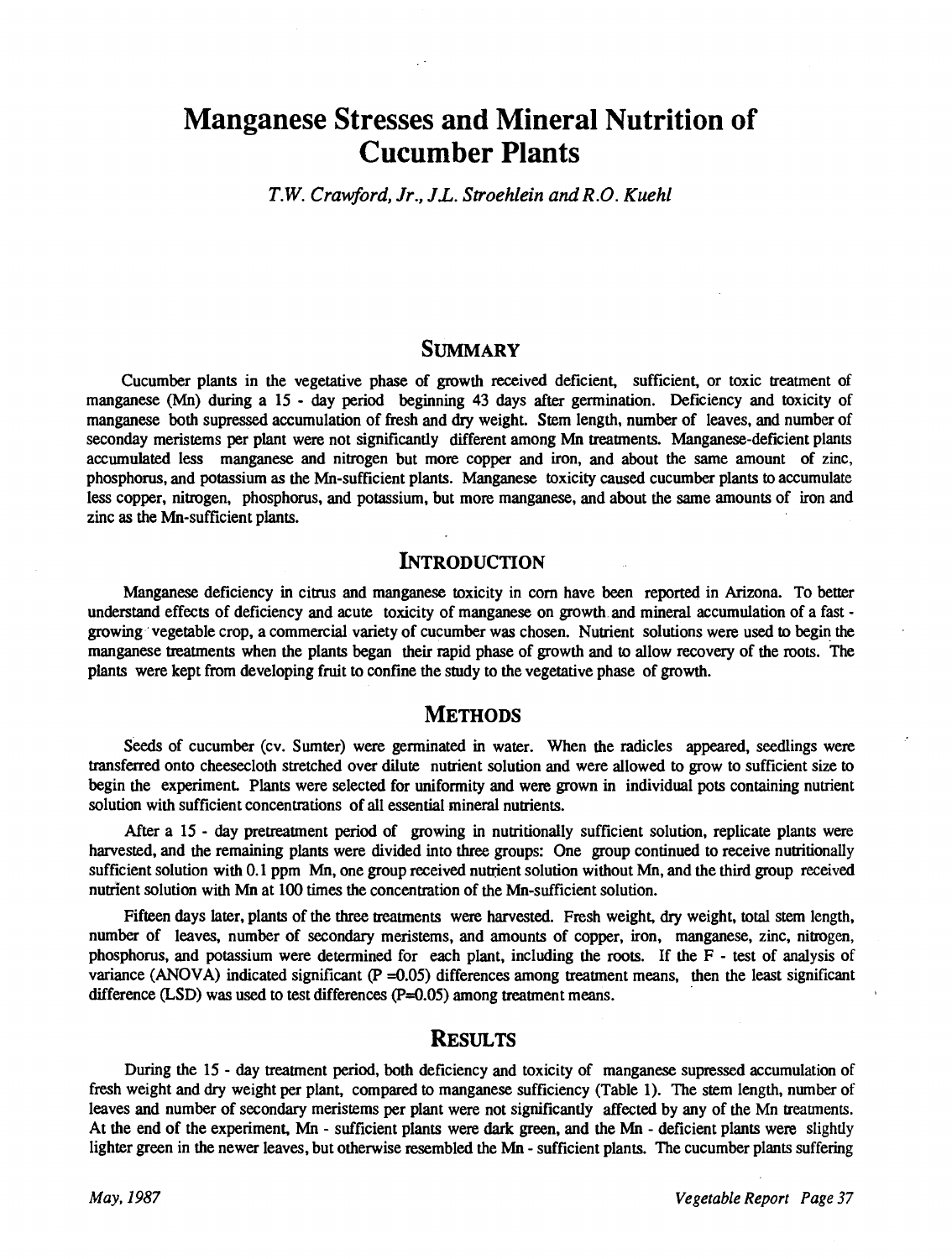acute Mn toxicity were stunted, and their leaves were small, curved downward and inward, with bronze - colored spots visible on both the top and bottom of each leaf.

Manganese deficiency increased accumulation of two other essential micronutrients, copper and iron, while Mn toxicity decreased accumulation of copper, compared to Mn sufficiency (Table 2). Nitrogen accumulation in the cucumber plants was supressed by both Mn deficiency and toxicity, compared to Mn sufficiency (Table 3). Manganese deficiency had no significant effect on accumulation of phosphorus and potassium, but Mn toxicity supressed accumulation of both elements, compared to Mn sufficiency.

The manganese toxicity treatment of this experiment was acute (of relatively short duration) and extreme (100 times more concentrated than a sufficient concentration of Mn in solution). It is probable that a less extreme acute Mn toxicity (for example, 50 - fold higher concentration than sufficient) would have similar, but less evident effects. Further research is needed to understand effects of both lower - level, acute Mn toxicity and chronic, low level Mn toxicity on growth and mineral nutrition of cucumber and other vegetable crops.

These results show growers that manganese can affect crop growth and uptake of many essential plant nutrients. For crops grown in soils where manganese deficiency or toxicity is suspected, the manganese status of the soil and plant should be considered when evaluating soil or plant analyses for fertilizer recommendations.

| Mn Treatment | Fresh<br>Weight | Dry<br>Weight     | <b>Stem</b><br>Length | Leaves       | Secondary<br>Meristems |
|--------------|-----------------|-------------------|-----------------------|--------------|------------------------|
|              |                 | ------- g ------  | $-$ cm $-$            |              |                        |
| Suff. pretr. | 108d#           | 7.0 <sub>d</sub>  | 58##                  | 14<br>$\sim$ | $\overline{2}$         |
| Deficiency   | 536b            | 32.4 <sub>b</sub> | 221                   | 40           | 3                      |
| Sufficiency  | 619a            | 46.5a             | 592                   | 59           | 4                      |
| Toxicity     | 360c            | 26.0c             | 302                   | 43           | 3                      |
| LSD(0.05)    | 57              | 6.3               |                       |              |                        |

#### Table 1. Fresh weight, dry weight, stem length, number of leaves, and number of secondary meristems per cucumber plant for each manganese treatment.

#### Table 2. Amounts of copper, iron, manganese, and zinc per cucumber plant for each manganese treatment.

| Mn Treatment | Cu                | Fe     | Mn     | Zn                |  |  |  |  |
|--------------|-------------------|--------|--------|-------------------|--|--|--|--|
|              | $-mg-$            |        |        |                   |  |  |  |  |
| Suff. pretr. | 0.20d#            | 12.34c | 0.19c  | 0.73c             |  |  |  |  |
| Deficiency   | 1.23a             | 59.48a | 0.43c  | 3.58a             |  |  |  |  |
| Sufficiency  | 1.02 <sub>b</sub> | 41.32b | 1.49b  | 3.00ab            |  |  |  |  |
| Toxicity     | 0.70c             | 41.54b | 32.27a | 2.55 <sub>b</sub> |  |  |  |  |
| LSD(0.05)    | 0.09              | 14.53  | 0.59   | 0.62              |  |  |  |  |

# Means followed by the same letter in a column are not significantly different by LSD (0.05) test.

## Means not followed by a letter in a column are not significantly different by F - test (0.05) of ANOVA.